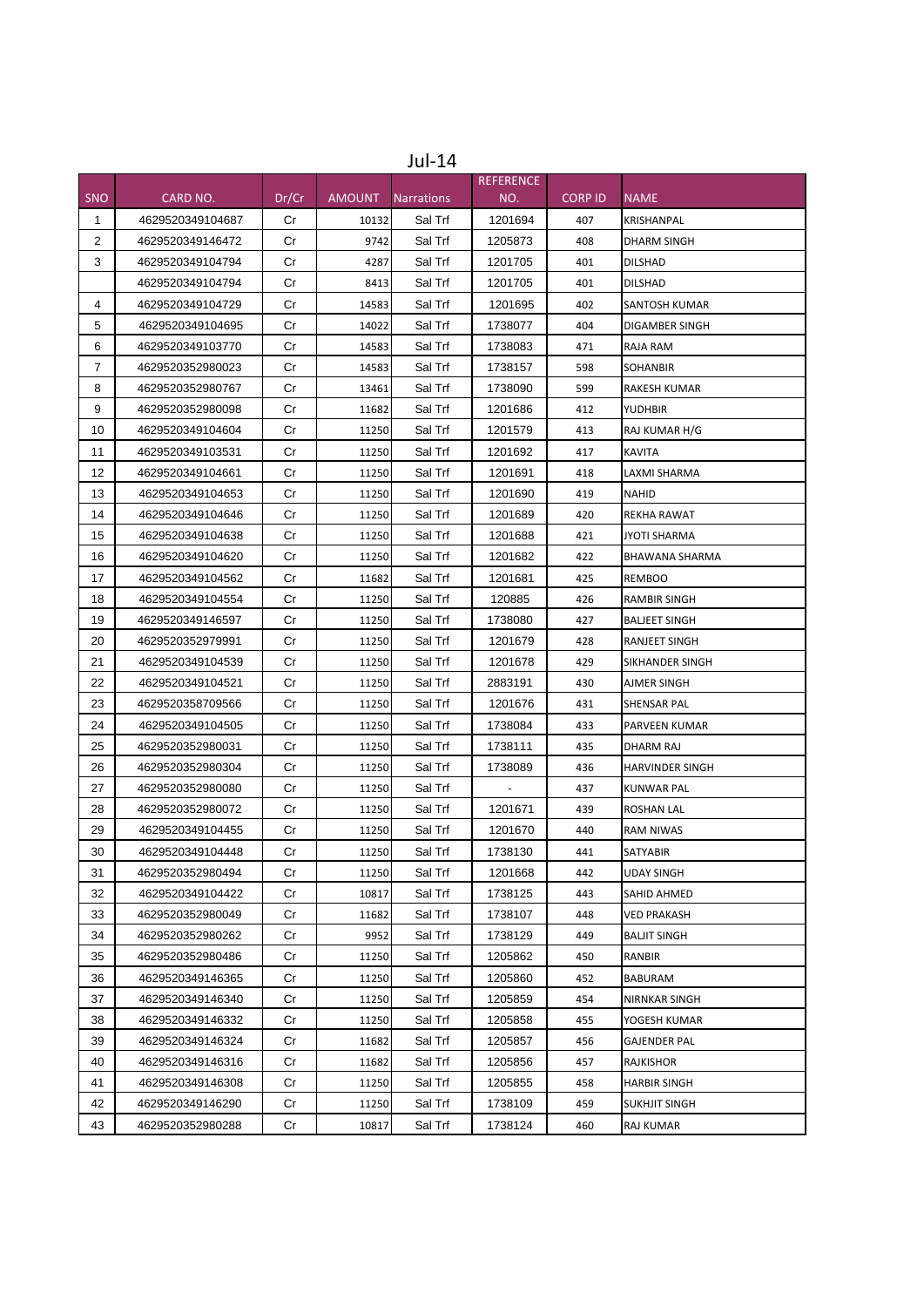| 44 | 4629520352980437 | Cr | 10817 | Sal Trf | 1738105                  | 461 | SURESH KUMAR           |
|----|------------------|----|-------|---------|--------------------------|-----|------------------------|
| 45 | 4629520352980247 | Cr | 10817 | Sal Trf | 1738075                  | 462 | ABHISEK BHATT          |
| 46 | 4629520352979942 | Cr | 11682 | Sal Trf | 1738087                  | 463 | SHRI BHAGWAN           |
| 47 | 4629520352980064 | Cr | 10817 | Sal Trf | 1738087                  | 472 | OM PRAKASH             |
| 48 | 4629520349104851 | Cr | 10384 | Sal Trf | 1738106                  | 473 | LAXMAN SINGH           |
| 49 | 4629520352980254 | Cr | 11682 | Sal Trf | 1205842                  | 474 | RAJ KUMAR              |
| 50 | 4629520349146167 | Cr | 11682 | Sal Trf | 1205841                  | 475 | MAHIPAL                |
| 51 | 4629520349146159 | Cr | 11250 | Sal Trf | 1205839                  | 478 | <b>SURESH KUMAR</b>    |
| 52 | 4629520349146134 | Cr | 10817 | Sal Trf | 1372128                  | 479 | <b>GABAR SINGH</b>     |
| 53 | 4629520352980478 | Cr | 10817 | Sal Trf | 1205837                  | 480 | KRISHAN KUMAR          |
| 54 | 4629520352980478 | Cr | 10817 | Sal Trf | 1738079                  | 481 | KRISHAN                |
| 55 | 4629520352979983 | Cr | 11250 | Sal Trf | 1205836                  | 482 | <b>VIRENDER SINGH</b>  |
| 56 | 4629520349146100 | Cr | 11250 | Sal Trf | 1205835                  | 483 | SOMBIR SINGH           |
| 57 | 4629520349146092 | Cr | 11250 | Sal Trf | 1205834                  | 484 | AJIT SINGH             |
| 58 | 4629520349146084 | Cr | 11250 | Sal Trf | 1205833                  | 485 | <b>NARESH BALMIKI</b>  |
| 60 | 4629520352980460 | Cr | 11682 | Sal Trf | 1738121                  | 489 | <b>JAIVIR SINGH</b>    |
| 61 | 4629520352980403 | Cr | 11250 | Sal Trf | 1738091                  | 490 | SOM PAL SINGH          |
| 62 | 4629520352980106 | Cr | 10817 | Sal Trf | 1205829                  | 491 | SUBHASH CHANDER        |
| 63 | 4629520349146035 | Cr | 11250 | Sal Trf | 1738159                  | 496 | ANOOP SINGH            |
| 64 | 462952035978416  | Cr | 11250 | Sal Trf | $\overline{\phantom{a}}$ | 497 | RAMESH                 |
| 65 | 4629520352980502 | Cr | 11682 | Sal Trf | 1738101                  | 499 | <b>BHUBNESH PRASAD</b> |
| 66 | 4629520352980205 | Cr | 10817 | Sal Trf | 1738076                  | 500 | LAKHSMAN SINGH         |
| 67 | 4629520352980809 | Cr | 11250 | Sal Trf | 1205894                  | 501 | SURENDER PAL           |
| 68 | 4629520349146688 | Cr | 10817 | Sal Trf | 1738110                  | 502 | RAMNIWAS GOTHL         |
| 69 | 4629520352980296 | Cr | 11250 | Sal Trf | 1738086                  | 505 | RAMNIWAS               |
| 70 | 4629520352980056 | Cr | 10817 | Sal Trf | 1738122                  | 507 | DIWAN SINGH            |
| 71 | 4629520352980411 | Cr | 10817 | Sal Trf | 1738123                  | 508 | HIMRAJ                 |
| 72 | 629520352980429  | Cr | 11250 | Sal Trf | 1205817                  | 510 | R.C.PANDEY             |
| 73 | 4629520349145912 | Cr | 11250 | Sal Trf | 1205827                  | 511 | SHRI KRISHAN           |
| 74 | 4629520352986019 | Cr | 11250 | Sal Trf | 1738092                  | 512 | RAJPAL SHARMA          |
| 75 | 4629520352980114 | Cr | 11250 | Sal Trf | 1205815                  | 513 | SATISH KUMAR           |
| 76 | 4629520349145896 | Cr | 11250 | Sal Trf | 1738093                  | 514 | N.G.BAITLE             |
| 77 | 4629520352980122 | Cr | 11250 | Sal Trf | 1205812                  | 516 | PREM SINGH             |
| 78 | 4629520349146860 | Cr | 10817 | Sal Trf |                          | 517 | <b>RAM SINGH</b>       |
| 79 | 4629520349103804 | Cr | 11250 | Sal Trf | 1205809                  | 518 | <b>RAGHUBIR SINGH</b>  |
| 80 | 4629520349146837 | Cr | 11682 | Sal Trf | 1205808                  | 519 | <b>KAPOOR SINGH</b>    |
| 81 | 4629520349146829 | Cr | 11250 | Sal Trf | 1205807                  | 533 | RAHMUDDIN              |
| 82 | 4629520349146811 | Cr | 10817 | Sal Trf | 1205806                  | 534 | MANI RAM               |
| 83 | 4629520349146803 | Cr | 10817 | Sal Trf | 1205843                  | 536 | <b>JAI KISHAN</b>      |
| 84 | 4629520349143390 | Cr | 11250 | Sal Trf | 1205873                  | 537 | VIRENDER KUMAR         |
| 85 | 4629520349146472 | Cr | 10817 | Sal Trf | 1738077                  | 539 | <b>GIRBAR SINGH</b>    |
| 86 | 4629520352979967 | Cr | 11250 | Sal Trf | 1738083                  | 540 | RAMPHAL SINGH          |
| 87 | 4629520352980023 | Cr | 11250 | Sal Trf | 1738157                  | 541 | M.D.WASSIM             |
| 88 | 4629520352980767 | Cr | 11250 | Sal Trf | 120885                   | 542 | <b>DEVENDER SINGH</b>  |
| 89 | 4629520349146597 | Cr | 11250 | Sal Trf | 1738080                  | 543 | MAHESH KUMAR           |
| 90 | 4629520352980031 | Cr | 11250 | Sal Trf | 1738111                  | 545 | KRISHAN KUMAR          |
| 91 | 4629520352980304 | Cr | 11250 | Sal Trf | 1738088                  | 548 | SATISH KUMAR           |
|    |                  |    |       |         |                          |     |                        |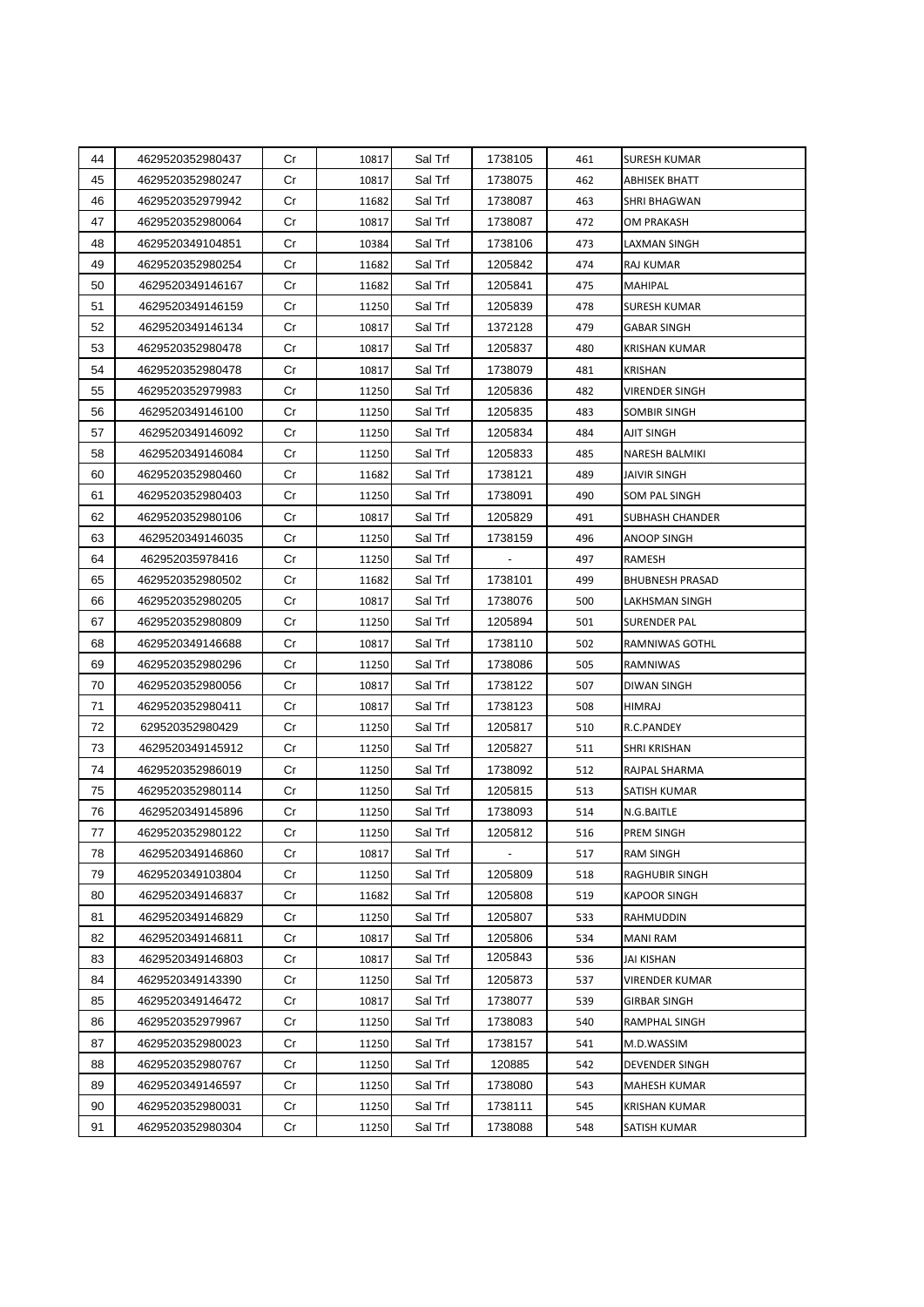| 92  | 4629520352980072 | Cr | 11250 | Sal Trf | 1205884 | 550 | PUSHPA                |
|-----|------------------|----|-------|---------|---------|-----|-----------------------|
| 93  | 4629520349146589 | Cr | 11250 | Sal Trf | 1738130 | 553 | <b>SURAT SINGH</b>    |
| 94  | 4629520352980494 | Cr | 11250 | Sal Trf | 1738125 | 555 | VIRENDER SINGH        |
| 95  | 4629520352980445 | Cr | 11250 | Sal Trf | 1205881 | 556 | RAJ KAMAL             |
| 96  | 4629520349146555 | Cr | 11250 | Sal Trf | 1205880 | 557 | CHHADAMI LAL          |
| 97  | 4629520349146548 | Cr | 11250 | Sal Trf | 1201712 | 558 | ROOP SINGH            |
| 98  | 4629520349104869 | Cr | 10817 | Sal Trf | 1738107 | 559 | <b>HAR PRASAD</b>     |
| 99  | 4629520352980262 | Cr | 11250 | Sal Trf | 1205877 | 560 | <b>BIJENDER SINGH</b> |
| 100 | 4629520349146522 | Cr | 11250 | Sal Trf | 1201566 | 561 | <b>AZAD SINGH</b>     |
| 101 | 4629520349146498 | Cr | 11250 | Sal Trf | 1738129 | 562 | DINESH PAL            |
| 102 | 4629520352980486 | Cr | 11250 | Sal Trf | 1738109 | 563 | AZAD SINGH            |
| 103 | 4629520352980288 | Cr | 10817 | Sal Trf | 1738124 | 564 | SHANAND JHA           |
| 104 | 4629520352980247 | Cr | 11250 | Sal Trf | 1738087 | 565 | <b>JAGDISH</b>        |
| 105 | 4629520352980064 | Cr | 11682 | Sal Trf | 1738108 | 566 | KANCHAN SINGH         |
| 106 | 4629520352980270 | Cr | 11682 | Sal Trf | 1201711 | 568 | SATPAL                |
| 107 | 4629520349104851 | Cr | 10817 | Sal Trf | 1738106 | 570 | MUNESHWAR DAYAL       |
| 108 | 4629520352980254 | Cr | 11250 | Sal Trf | 1732128 | 571 | ONKAR SINGH           |
| 109 | 4629520352980478 | Cr | 10817 | Sal Trf | 1738079 | 572 | SATISH KUMAR          |
| 110 | 4629520352979983 | Cr | 10817 | Sal Trf | 1205864 | 573 | RAJ KUMAR             |
| 111 | 4629520349146381 | Cr | 11250 | Sal Trf | 1738127 | 574 | <b>HARPAL SINGH</b>   |
| 112 | 4629520352980460 | Cr | 11250 | Sal Trf | 1738091 | 575 | <b>ISHWAR CHAND</b>   |
| 113 | 4629520352980106 | Cr | 10817 | Sal Trf | 1738159 | 578 | VINOD KUMAR           |
| 114 | 4629520352980783 | Cr | 11250 | Sal Trf | 1738101 | 579 | MD.AHMED              |
| 115 | 4629520352980205 | Cr | 10817 | Sal Trf | 1201703 | 580 | <b>RAM KUMAR</b>      |
| 116 | 4629520349104778 | Cr | 11250 | Sal Trf | 1738076 | 582 | <b>SURESH PAL</b>     |
| 117 | 4629520352979959 | Cr | 11682 | Sal Trf | 1205894 | 583 | AMIT KUMAR            |
| 118 | 4629520349146688 | Cr | 10817 | Sal Trf | 1738110 | 584 | BHARMPAL              |
| 119 | 4629520352980296 | Cr | 10817 | Sal Trf | 1738086 | 585 | PRATAP SINGH          |
| 120 | 4629520352980056 | Cr | 10817 | Sal Trf | 1201701 | 586 | VINOD KR.SHARMA       |
| 121 | 4629520349104752 | Cr | 11250 | Sal Trf | 1201700 | 590 | JOGINDER              |
| 122 | 4629520349104745 | Cr | 10817 | Sal Trf | 1201592 | 592 | RAMNIWAS              |
| 123 | 4629520349103663 | Cr | 11250 | Sal Trf | 1201578 | 593 | SATENDERPAL           |
| 124 | 4629520349103523 | Cr | 11250 | Sal Trf | 1201573 | 594 | JITENDER SINGH        |
| 125 | 4629520352980429 | Cr | 10817 | Sal Trf | 1205827 | 595 | RAJINDER SINGH        |
| 126 | 4629520349146019 | Cr | 10817 | Sal Trf | 1205854 | 596 | KUNJAR SINGH          |
| 127 | 4629520349103630 | Cr | 10817 | Sal Trf | 1205850 | 602 | INTJAR ALI            |
| 128 | 4629520349103689 | Cr | 10817 | Sal Trf | 1205842 | 603 | <b>TASIN</b>          |
| 129 | 4629520349103390 | Cr | 11250 | Sal Trf | 1738092 | 604 | PANKAJ KUMAR          |
| 130 | 4629520352980114 | Cr | 11250 | Sal Trf | 1201585 | 605 | YOGENDRA KUMAR        |
| 131 | 4629520349103598 | Cr | 10817 | Sal Trf | 1738093 | 607 | <b>BAHADUR SINGH</b>  |
| 132 | 4629520352980122 | Cr | 11250 | Sal Trf | 1201595 | 608 | VINOD KUMAR           |
| 133 | 4629520349103697 | Cr | 11250 | Sal Trf | 1201586 | 609 | <b>BABALU KUMAR</b>   |
| 134 | 4629520349103606 | Cr | 11250 | Sal Trf | 1738082 | 610 | <b>KRISHAN KUMAR</b>  |
| 135 | 4629520349103846 | Cr | 13461 | Sal Trf | 1738152 | 611 | <b>J.S RAWAT</b>      |
| 136 | 4629520349103804 | Cr | 10817 | Sal Trf | 1738103 | 612 | MAHENDER SINGH        |
| 137 | 4629520349146175 | Cr | 11250 | Sal Trf | 1738109 | 613 | YESHPAL SINGH         |
| 138 | 4629520349146381 | Cr | 11250 | Sal Trf | 1738124 | 614 | KISHAN SINGH          |
|     |                  |    |       |         |         |     |                       |